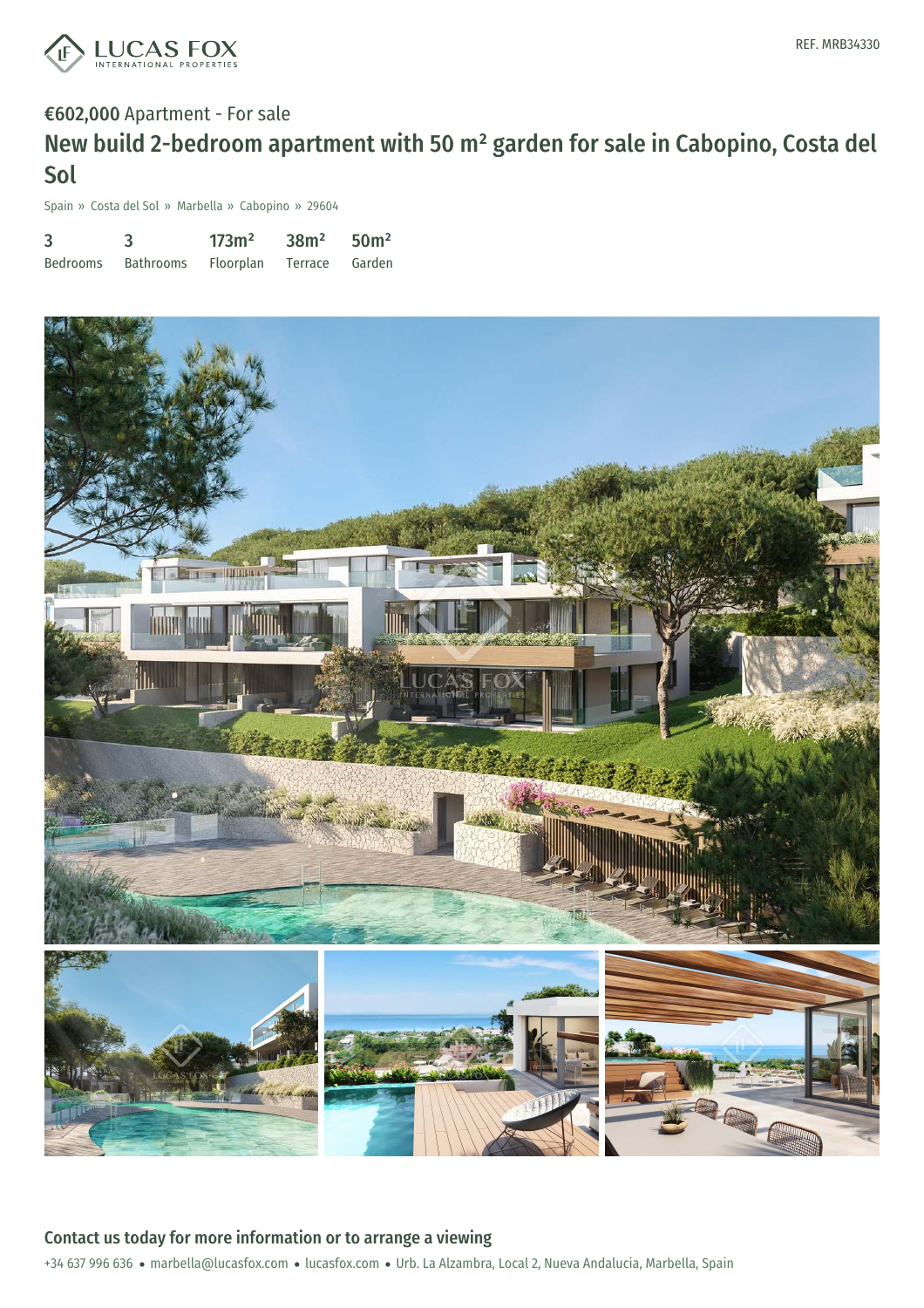

## €602,000 Apartment - For sale New build 2-bedroom apartment with 50 m² garden for sale in Cabopino, Costa del Sol

Spain » Costa del Sol » Marbella » Cabopino » 29604

| 3               |                  | 173m <sup>2</sup> | 38m <sup>2</sup> | 50 <sup>m²</sup> |
|-----------------|------------------|-------------------|------------------|------------------|
| <b>Bedrooms</b> | <b>Bathrooms</b> | <b>Floorplan</b>  | Terrace          | Garden           |

#### **OVERVIEW**

## Beautiful 2-bedroom garden apartment located in the Venere Marbella gated community in boutique development, close to Cabopino Golf Course, La Romana and the beach in the Cabopino area of Marbella.

The ground floor apartment is being built in Venere Residences, that is an exclusive small project of contemporary apartments, in a new build development under construction in Cabopino in eastern Marbella.

The apartment features 2 bedrooms, abundant natural light and spacious open-plan living areas and a private garden that is facing communal gardens and swimming pool. The floor-to-ceiling windows and doors allow all the natural light to flood the homes, whilst making it possible to extend the main living and entertaining space out onto the large private terrace and garden.

The property has heated floors throughout and comes with two parking spaces in the underground garage and a storage room.

Outside in the development that will have state-of-the-art facilities and a first-class finish, the residence will be able to enjoy there will be mature gardens with water features and pathways through the trees, and a central swimming pool as well as a fully equipped gym and social club.



#### [lucasfox.com/go/mrb34330](https://www.lucasfox.com/go/mrb34330)

Garden, Heated swimming pool, Swimming pool, Terrace, Jacuzzi, Concierge service, Gym, Lift, Marble flooring, Natural light, Communal terrace, Parking, Air conditioning, Alarm, Built-in wardrobes, Double glazing, Equipped Kitchen, Near international schools, New build, Security, Storage room, Transport nearby, Views